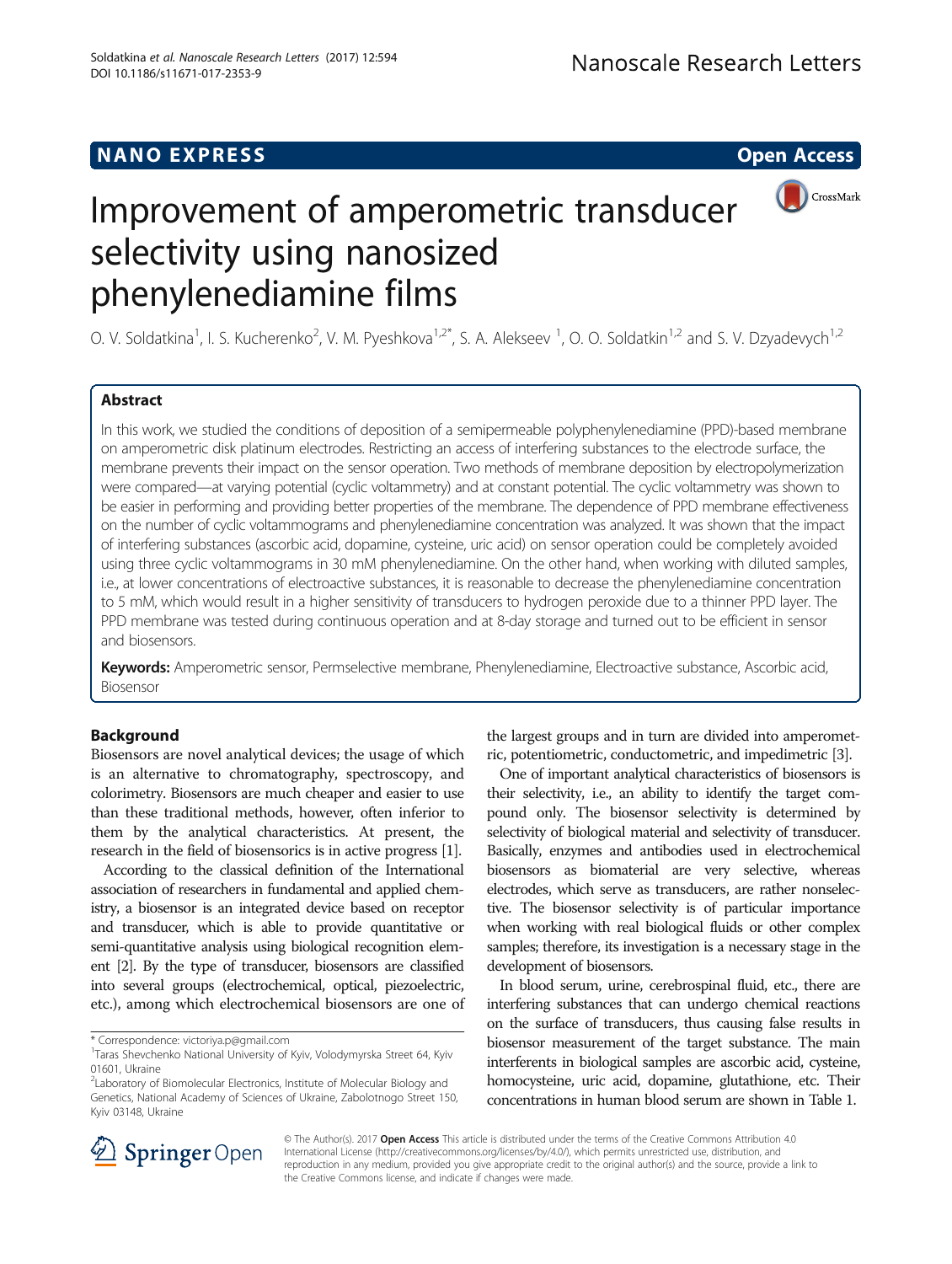| Substance           | Concentration in serum                                                                  | Reference |
|---------------------|-----------------------------------------------------------------------------------------|-----------|
| Ascorbic acid       | $0.4 - 2.0$ mg/dL = 23-114 $\mu$ M                                                      | $[16]$    |
|                     | $1.8 - 17.9$ mg/L = $10.2 - 101$ µM                                                     | [17]      |
| Cysteine            | 255.9-317.3 µM                                                                          | $[18]$    |
| Total homocysteine  | $6.8 - 17.0 \mu M$                                                                      | $[18]$    |
| Uric acid           | 120-450 µM                                                                              | [19, 20]  |
|                     | 208-428 µM (males)<br>155-357 µM (females)                                              | $[21]$    |
| Dopamine            | $0.01 - 1 \mu M$                                                                        | $[22]$    |
|                     | nM (healthy people)<br>0.9-6 µM (patients with Parkinson's disease treated with L-dopa) | $[23]$    |
| Total glutathione   | $5.8 \pm 0.9 \mu M$                                                                     | $[18]$    |
| Reduced glutathione | $1.6 \pm 0.3 \mu M$                                                                     | $[18]$    |

<span id="page-1-0"></span>Table 1 Concentration of electroactive substances in human blood serum

There are two main approaches to prevent oxidation of interfering substances on the electrode surface—a decrease of working potential by introduction of additional substances into the bioselective membrane or deposition of additional semipermeable membranes, which allows selective access of the target substance to the electrode surface [[4\]](#page-6-0). The deposition of semipermeable membranes is methodologically simpler and slightly affects the biosensor functioning.

In biosensors, hydrogen peroxide oxidizes or reduces on the electrode and thus the biosensor signal is generated. Therefore, an actual issue is the development of nanoporous films, which are permeable for hydrogen peroxide and prevent the penetration of other substances. Among these membranes, the polymer films based on phenylenediamine (PD) attract considerable attention [[5](#page-6-0)]. Polyphenylenediamine (PPD)-based membrane has nanopores; their size is sufficient for penetrating low molecular weight compounds, including hydrogen peroxide, through membrane to the electrode surface. On the other hand, the membrane does not allow passing through or oxidation of larger substances like ascorbic acid or dopamine. Thus, the membrane improves selectivity to hydrogen peroxide, which, in turn, increases the biosensor accuracy. In several works, different PD isomers and methods for PD polymerization were studied. Particularly, PPD membranes were formed on ruthenium-coated carbon fiber microelectrodes by electrodeposition at a constant potential  $(+ 0.7 \text{ V})$  when creating biosensors based on glucose oxidase, lactate oxidase, and glutamate oxidase [\[6\]](#page-6-0). Three PD isomers were tested; the results with meta-isomer were the best. Because some sensitivity to ascorbic acid still remained, ascorbate oxidase was added to eliminate it completely. In [\[7\]](#page-6-0), the authors studied PPD membranes deposited onto Pt–Ir cylinders by CV or constant potential amperometry. Sensitivity to ascorbic acid notably decreased with the membranes based on meta- and ortho-isomers oxidized at a constant potential

whereas sensitivity to hydrogen peroxide decreased by 10% only. The results obtained with PPD membranes deposited onto palladium disk electrodes were quite different [\[8](#page-6-0)]. Electrodeposition of m-PD by CV caused the formation of films with threefold higher hydrogen peroxide permeability compared with  $m$ -PD oxidation at a constant potential. Thus,  $m$ -PD was shown to be preferable among all isomers. The recently reported hydrogen peroxide sensor using CV-deposited o-PD film with Au nanoparticles [[9](#page-6-0)] demonstrated good avoidance of interfering effects. Generally, it can be concluded that  $m$ -PD is superior to others for all electrodes, whereas the procedure of PD polymerization should be optimized in each particular case. Additionally, PD-based membranes can be also used in sensors without the biological element. As was recently shown, bovine serum albumin could be detected by a sensor based on conjugated copolymers of PD and other aromatic compounds (quenching of the protein fluorescence after binding with the copolymer was observed) [\[10\]](#page-6-0).

Thus, the aim of the present work was to compare different methods of m-phenylenediamine deposition and select an optimal procedure of PPD formation on the platinum disk electrodes.

## **Methods**

### **Materials**

Ascorbic acid, cysteine, uric acid, dopamine, hydrogen peroxide, m-phenylenediamine, and HEPES were purchased from Sigma-Aldrich Chemie (USA). All other chemicals were of p.a. grade.

The samples of human blood serum were obtained from Kyiv Municipal Scientific and Practical Center of Nephrology and Hemodialysis (Ukraine).

### Design of Amperometric Transducers

In this work, self-made platinum disk electrodes served as amperometric transducers. Platinum wire 0.4 mm in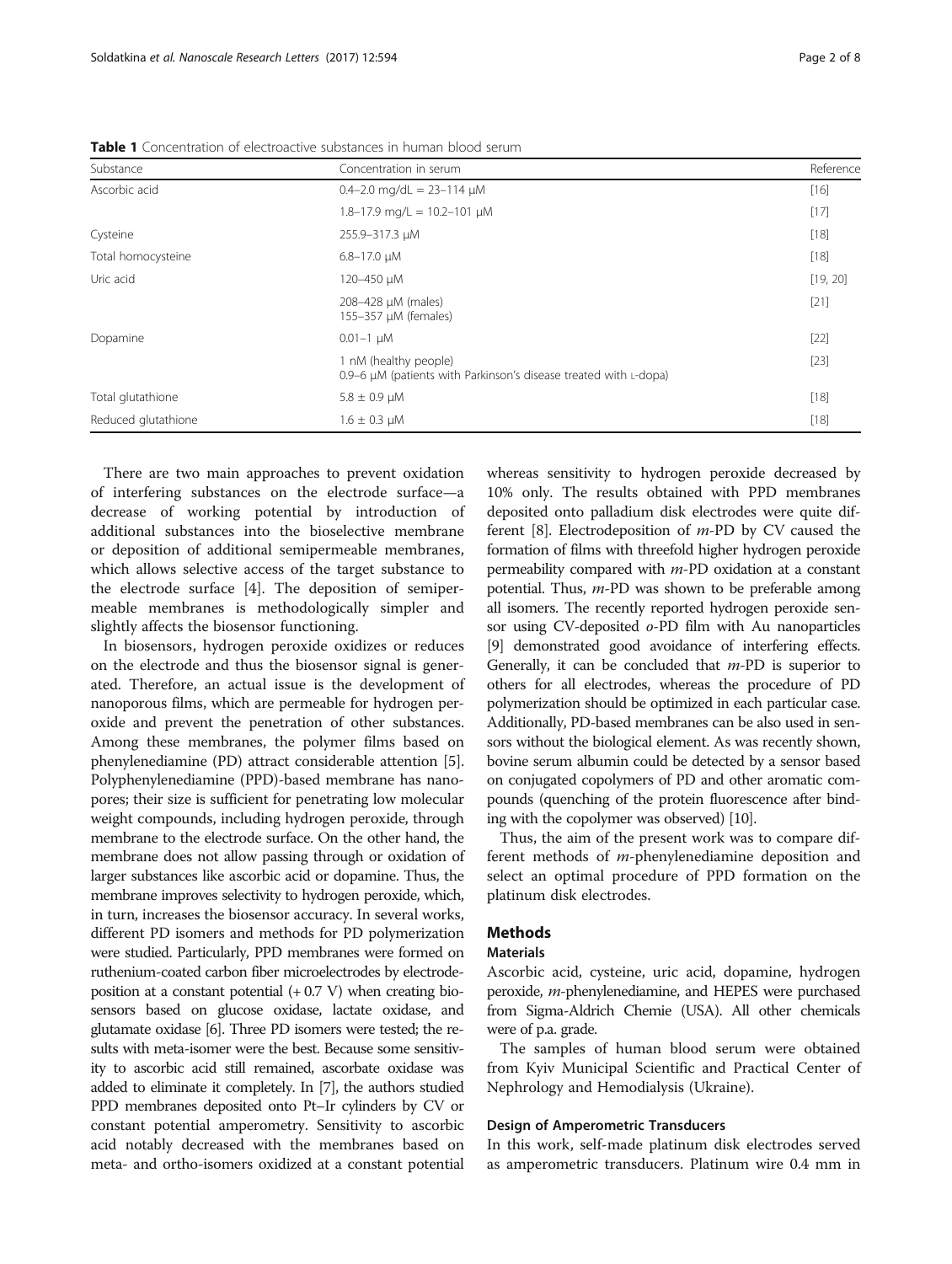diameter and 3 mm long was sealed at one end of a glass capillary with an outer diameter of 3.5 mm. An open end of the wire was the working surface of transducer. An inner end of the platinum wire was soldered by Wood's alloy to one end of a silver wire inside the capillary; its another end was connected to a potentiostat. The electrodes were used repeatedly; before usage, their working surface was treated with HCl for 30 s, washed with ethanol, and grinded by abrasive paper P1500 PS 8A.

### Methods of Measurement

The UV-vis absorption spectra of the samples were measured on Thermo Evolution 600 spectrometer in the 200– 900-nm wavelengths range in diffuse-reflectance mode using an integration sphere. The Spectralon diffuse reflectance standard and platinum disk were used as blank samples for m-phenylenediamine powder and PPD layer on the surface of Pt electrode respectively.

For electrochemical measurements, working electrodes were placed in a classical electrochemical cell with an auxiliary (platinum wire) and a reference (Ag/AgCl in saturated KCl) electrodes connected to the PalmSens potentiostat (Palm Instruments BV, Netherlands). Usage of the eightchannel multiplexer (from the same producer), connected to the potentiostat, allowed simultaneous monitoring of signals from eight electrodes; however, in our work, we usually used three electrodes because of small size of the working cell.

The chronoamperometric measurements ("amperometric detection" technique) were carried out at room temperature in an open 3-mL glass cell with permanent stirring by a magnetic stirrer and at constant potential of 0.6 V versus Ag/ AgCl reference electrode. Ten millimolars of HEPES, pH 7.4, was used as a working buffer in all experiments. The substrate concentrations in the working cell were obtained by addition of aliquots of stock solutions (50 mM hydrogen peroxide, 20 mM ascorbic acid, 3 mM cysteine, 4.5 mM uric acid, 2.1 mM dopamine). New solutions were prepared just before the experiment. All electroactive substances except uric acid were dissolved in the working buffer; uric acid due

to its small solubility was dissolved in distilled water with 5 mM NaBrO<sub>3</sub>. Phenylenediamine was dissolved in 40 mM phosphate buffer, pH 7.4.

Cyclic voltammetry was carried out in the same measuring cell without stirring. Start potential was 0 V, final potential +0.9 V, scan rate (rate of potential change) 20 mV/s, and step of potential change 5 mV.

All experiments were carried out in three repetitions. Data in the tables and figures represent a mean value of experiments ± standard deviation, computated by OriginLab OriginPro 8.5 program.

### Results and Discussion

To confirm the reasons of deposition of additional membrane on amperometric transducer for improvement of its selectivity to hydrogen peroxide, it was necessary to verify sensitivity and selectivity of this transducer regarding possible interferents.

Biosensors can be employed for measurements in both undiluted and diluted samples. The option of dilution depends on the concentration of substance to be analyzed and the biosensor sensitivity: if the biosensor can identify the target substance in concentrations, which are dozens of times lower than those actual in the samples, the latter should be diluted to decrease the content of interferents and thus improve the array accuracy. Additionally, it allows dozens-fold decrease of the substrate volume required for measurements.

Sometimes the concentration of analyzed substance is too low, or dilution is undesirable for technical reasons. For better understanding of the function of amperometric transducer, electroactive materials of three concentrations were used: (1) relevant for blood serum, (2) 20-fold lower than (1), i.e. 20-fold dilution, and (3) 100-fold dilution. The biosensor responses to electroactive substances of three concentrations were received using the bare transducer before the PPD film deposition, and transducer sensitivity was calculated (Table 2). As seen, the sensitivity to dopamine and ascorbic acid was the highest, to cysteine —the lowest. However, ascorbic and uric acids can be considered as main interferents due to their essentially higher concentrations in biological samples. The

Table 2 Responses and sensitivity of platinum disk transducer to electroactive materials. Responses are received in 10 mM HEPES buffer, pH 7.4

| Analyzed      | Undiluted sample           | 20-fold dilution of the sample                 |                            | 100-fold dilution of the sample                | Mean                       |                                     |
|---------------|----------------------------|------------------------------------------------|----------------------------|------------------------------------------------|----------------------------|-------------------------------------|
| substance     | Transducer<br>response, nA | Substance concentration<br>in working cell, µM | Transducer<br>response, nA | Substance concentration in<br>working cell, µM | Transducer<br>response, nA | sensitivity of<br>transducer, nA/mM |
| $H_2O_2$      | $4.5 \pm 1.5$              | 50                                             | $4.6 + 1.4$                | 50                                             | $4.2 \pm 1.6$              | $90 + 30$                           |
| Ascorbic acid | $52.5 + 25.1$              | 6                                              | $2.7 + 1.1$                | 1.2                                            | $0.4 + 0.2$                | $438 \pm 209$                       |
| Cysteine      | $9.0 \pm 5.7$              | 15                                             | $0.5 + 0.3$                |                                                | $0.1 \pm 0.1$              | $30 + 19$                           |
| Uric acid     | $62.4 + 31.2$              | 22.5                                           | $3.0 + 1.4$                | 4.5                                            | $0.6 \pm 0.2$              | $139 + 70$                          |
| Dopamine      | $2.7 \pm 0.5$              | 0.3                                            | $0.1 \pm 0.1$              | 0.06                                           |                            | $450 \pm 83$                        |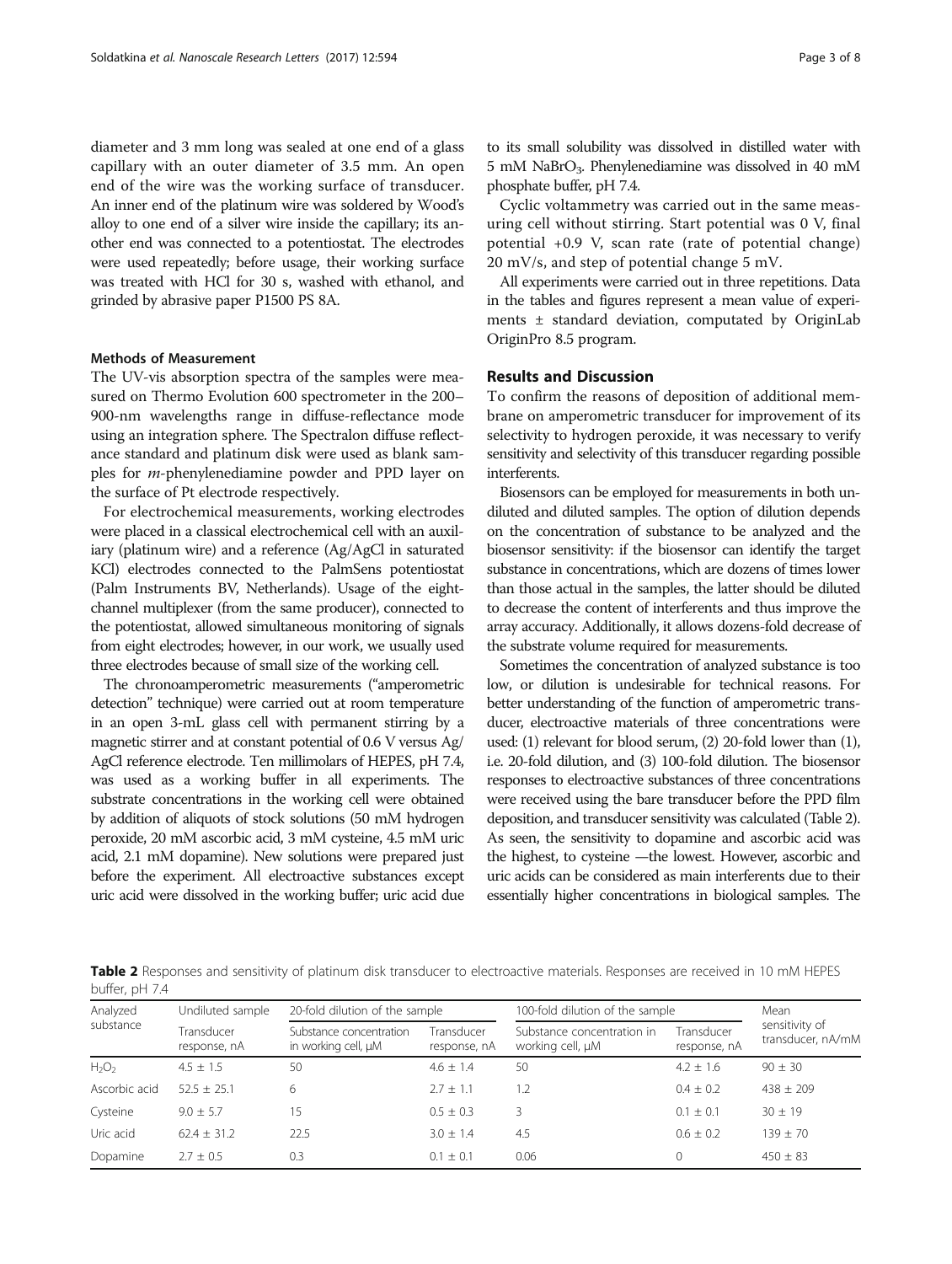transducer responses to these substances are an order of magnitude larger than the response to the target substance, hydrogen peroxide. Therefore, the bare transducer is unsuitable for measurements in biological samples due to the pronounced impact of interferents. On the other hand, after 100-fold dilution, the responses to cysteine and dopamine became negligible, and response to all interferents in total was only about 20% of the response to hydrogen peroxide, which means that in some cases, the sensor can be used even without additional modifications.

Currently, there is only fragmented information regarding the methods of PPD membrane deposition on transducers. Therefore, at the next stage of work, it was evaluated which method of two most common and promising is more feasible.

In the first method, PPD membranes were deposited on the surface of platinum disk electrode via electropolymerization of molecules of monomer phenylenediamine using varying potential (cyclic voltammetry). The transducers with reference and auxiliary electrodes were placed in a working cell with phenylenediamine solution, and a number of cyclic voltammograms were obtained [[7](#page-6-0)]. An example of the experiment is shown in Fig. 1. During the first cyclic voltammogram (CVA), a significant increase in the current was observed at the potential ranging from 0.5 to 0.9 V because of phenylenediamine oxidation. During the second and subsequent CVAs, the current significantly decreased, indicating a lower speed of electropolymerization. However, as the following experiments showed, the formation of PPD membrane lasted over all CV.

The second method of PPD membrane deposition consists in phenylenediamine oxidation at a constant potential of + 0.7 V over fixed time (40 min) [\[11\]](#page-6-0). Comparison of transducer responses when using both methods of deposition is shown in Table 3. Hereafter, the responses to the electroactive substances without the PPD membrane were



Table 3 Comparison of standard methods of deposition of PPD membrane

| Analyzed substance<br>and its concentration | 10 CVAs in 5 mM<br>phenylenediamine |                                         | 40 min at a constant<br>potential of 0.7 V in<br>$100 \text{ mM}$<br>phenylenediamine |                                           |  |
|---------------------------------------------|-------------------------------------|-----------------------------------------|---------------------------------------------------------------------------------------|-------------------------------------------|--|
|                                             | Response,<br>nA                     | % of<br>response<br>without<br>membrane | Response,<br>nA                                                                       | $%$ of<br>response<br>without<br>membrane |  |
| $H_2O_2$ , 50 $\mu$ M                       |                                     | $12.0 + 1.4$ $267.3 + 26.0$ $4.5 + 1.3$ |                                                                                       | $99.3 + 29.7$                             |  |
| Ascorbic acid,<br>120 µM                    | < 0.1                               | 0                                       | < 0.1                                                                                 | 0                                         |  |
| Cysteine, 300 µM                            | $0.2 + 0.2$                         | $1.9 + 1.9$                             | $0.6 + 0.4$                                                                           | $6.3 + 3.8$                               |  |
| Uric acid, 450 µM                           | < 0.1                               | 0                                       | < 0.1                                                                                 | $\Omega$                                  |  |
| Dopamine, 6 µM                              | < 0.1                               | 0                                       | < 0.1                                                                                 | 0                                         |  |

taken as 100%. The membranes, deposited by both methods, impeded interferents quite effectively—only a weak sensitivity to cysteine was observed. On the other hand, the transducer sensitivity to hydrogen peroxide after voltammetry increased by 2.6 times. This can be explained by the platinum electroactivation during voltammetry, but not by the effect of PPD membrane. Such increase in sensitivity to hydrogen peroxide was observed also after obtaining cyclic voltammograms in phosphate buffer without phenylenediamine. After the membrane deposition at a constant potential, no electroactivation was revealed and the responses to hydrogen peroxide did not change. Thus, the use of cyclic voltammetry was revealed to be preferable for three reasons—less time for one deposition (20 vs. 40 min), more efficient hindering of cysteine, and increasing responses to hydrogen peroxide.

However, cyclic voltammetry has one disadvantage— voltammograms may be simultaneously obtained on one electrode only (even using multiplexer), whereas membrane deposition at a constant potential allows simultaneous connection of 8–16 working electrodes (depending on the multiplexer type). Therefore, further work should be focused on optimization of the conditions of cyclic voltammograms to decrease the time of transducer pretreatment.

PD electropolymerization by CV and constant potential amperometry is supposed to occur by different pathways through quite complicated mechanism [\[12\]](#page-6-0). Thus, CV involves high applied potential, which leads to the generation of less conjugated oligomers of PD. For this reason, it is supposed that at PD polymerization by CV, the pores are larger, and the PPD layer permeability is higher if compared to the polymerization at a constant potential [\[8, 13](#page-6-0)]. However, as noted in the "[Background](#page-0-0)" section, different authors came to contradictory conclusions about the preferential method of PD deposition, and in many cases, CV gave good results. In our opinion, both CV and constant potential amperometry can provide the generation of PPD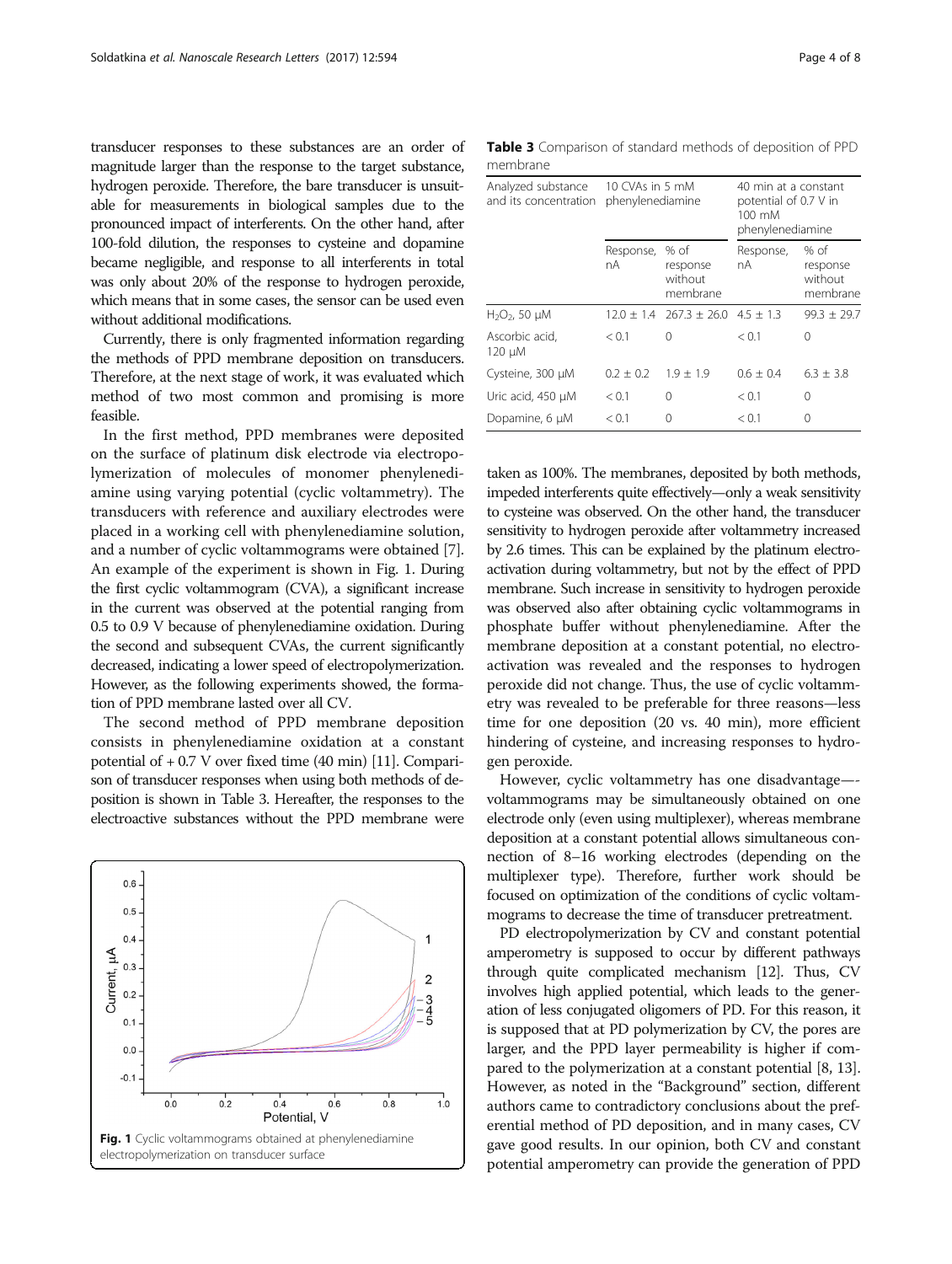membranes with good permselective properties, and optimization is necessary for each particular case.

The PPD membrane was clearly visible on the electrode surface as a uniform transparent golden-brown film. To confirm that it is PPD indeed, the PD polymerization was additionally confirmed by spectroscopy. The UV-vis diffuse reflectance spectrum of the film (Fig. 2) demonstrates intense absorbance bands at 222 and 315 nm, similar to the bands of the monomer and related to the electron transitions in the aromatic rings [\[14](#page-6-0)], whereas the featureless absorbance at 400–800 nm, constantly decreasing with the wavelength relates to  $\pi - \pi^*$  electron transitions in highly conjugated aromatic system of conductive PPD polymer.

For better interpretation of the obtained results, it would be useful to estimate the size of pores in the PPD membranes produced by different methods. However, direct determination of the pore size in PPD membrane is almost impossible, since the membrane consists of multiple layers of PD and pores in bottom layers can have different size. Killoran and O'Neill determined that the thickness of effective membrane from *m*-PD was 15 nm, and cross-sectional area of one oligomeric polymer strand estimated by del Valle et al. was 1 nm [\[7, 15](#page-6-0)]. Thus, the PPD membrane contains roughly 15 layers of polymer. Since the PPD membrane has hydrophobic and isolating properties, the membrane should have perforating nanopores that stretch to the electrode surface and allow by-pass of hydrogen peroxide molecules, otherwise  $H_2O_2$  cannot be oxidized and generate amperometric signal. The pores are definitely not uniform and the minimal diameter of pores should be less than 1 nm in order to reject electroactive molecules, and thus it is quite difficult to analyze the pores even with electron or atomic force microscopes. For these technical reasons, it is much easier to estimate effectiveness of the PPD membrane by evaluating the membrane permeability for different molecules. Such

Ascorbic acid, 120 µM Cysteine, 300 µM 500 Uric acid. 450 uM Dopamine, 6 µM 400  $\approx$ Response, 300 200 100 w/o PPD 1 CV 3 CV 10 CV 13 CV 20 CV Fig. 3 Efficiency of PPD membranes deposited using different number of CVAs

600

indirect approach is widespread and allows comparison of practical characteristics of different membranes.

The effectiveness of PPD membranes deposited using various number of cyclic voltammograms was tested (Fig. 3).

PPD membrane deposited by one CVA was obviously insufficient to eliminate the influence of interferents. However, here, the effect of platinum electroactivation was the strongest. At further increase of the voltammograms number, the responses to interferents decreased, but at the same time, the transducer sensitivity to hydrogen peroxide also decreased, probably because of too thick PPD layer, which impedes the substance diffusion. Three CVAs were enough for complete disappearance of responses to dopamine and uric acid, and significant decrease in responses to ascorbic acid and cysteine. Therefore, three CVAs were taken for optimal, and phenylenediamine concentration was increased up to complete elimination of the interferent impact (Fig. 4).





Hydrogen peroxide, 50 µM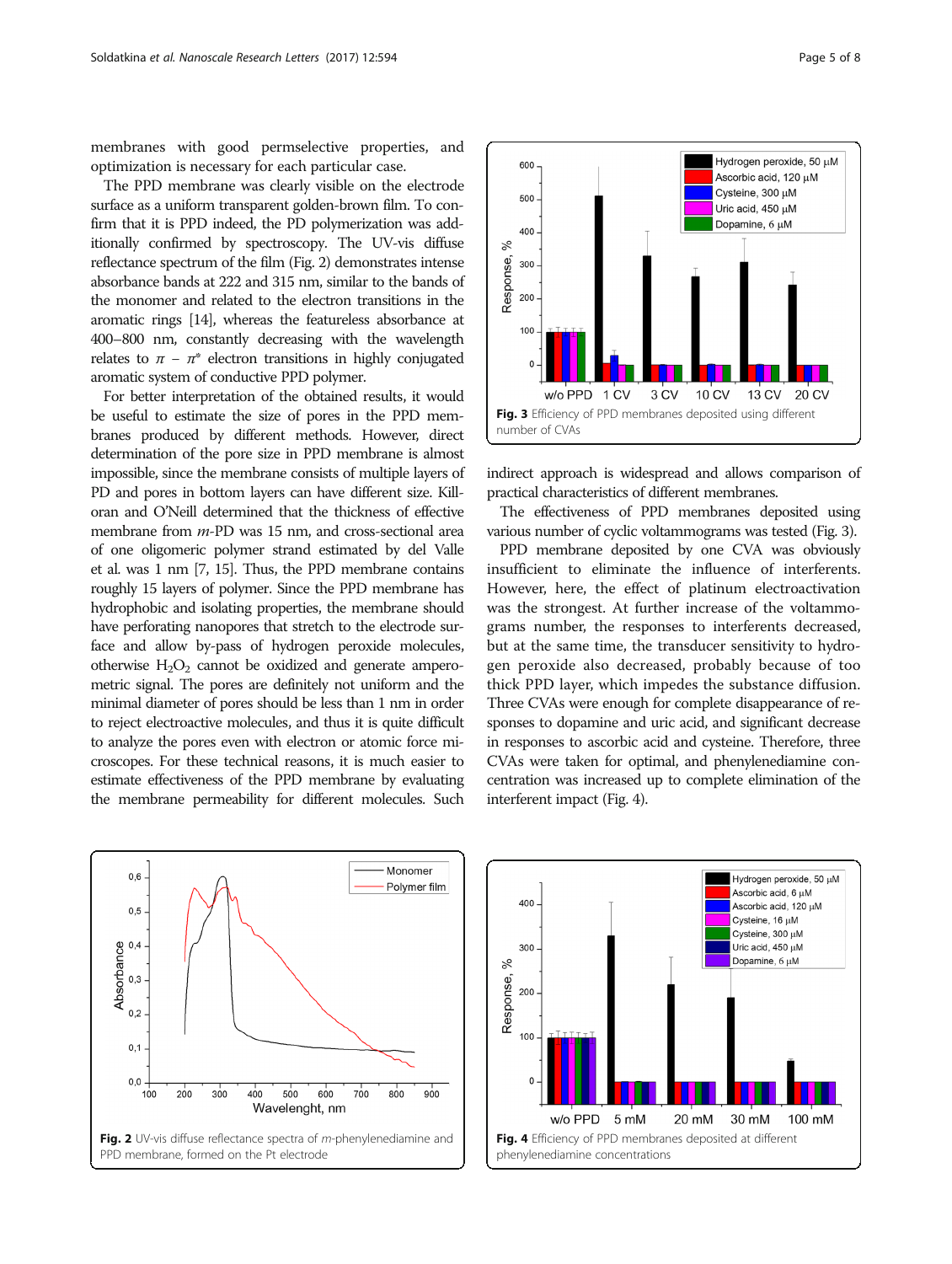Hydrogen peroxide

Ascorbic acid

Cysteine

<span id="page-5-0"></span> $140$ 

120

100  $\aleph$ 

80

60

40

 $20$  $\mathbf 0$ 

Response.

Notably, the use of 5 mM phenylenediamine was sufficient to eliminate the responses to interferents of small concentrations remaining after sample dilution, but deficient to work with undiluted samples. An increase of phenylenediamine concentration to 20 mM and three CVAs turned out to be sufficient for complete elimination of the cysteine impact and a decrease of responses to ascorbic acid to the lowest level (0.1% of the response to ascorbic acid without PPD membrane). The use of higher (up to 100 mM) phenylenediamine concentration resulted in twofold decrease of the transducer sensitivity to hydrogen peroxide, probably, because of too thick PPD layer. Thus, the deposition of PPD membrane using three CVAs in 30 mM phenylenediamine is

Fig. 5 Stability of the PPD membrane during 2 hours. The responses to three substances were normalized to the initial response to the

 $60$ 

Time, min

 $80$ 

 $100$ 

 $120$ 

 $40$ 

corresponding substance after PPD deposition

 $\overline{20}$ 

 $\Omega$ 



Hydrogen peroxide

an optimal procedure. As one voltammogram lasted about 2 min, the membrane deposition on one sensor took 6 min.

Next, stability of the PPD membrane was studied. After deposition of the PPD membranes, the sensors were placed in the working buffer for 2 h, and responses to hydrogen peroxide, ascorbic acid, and cysteine were measured to evaluate the changes in membrane permselectivity (Fig. 5). It was found that the responses to hydrogen peroxide slightly increased during the work, whereas small responses to interferents became even smaller. Probably, it happened because ascorbic acid and cysteine gradually clogged few large pores in the PPD layer. This experiment demonstrated that the PPD membrane can be used with no significant loss in its selectivity to hydrogen peroxide during at least 2 h.

Table 4 Comparison of the developed method of deposition of PPD membrane with previously reported methods

| Optimal method of<br>PD polymerization           | Type of<br>electrode          | Optimal isomer<br>of PD | Duration of the<br>electrode preparation | Effectiveness of<br>blocking properties                                                                                     | Storage<br>stability | Biosensor<br>application                                                                | Ref.                |
|--------------------------------------------------|-------------------------------|-------------------------|------------------------------------------|-----------------------------------------------------------------------------------------------------------------------------|----------------------|-----------------------------------------------------------------------------------------|---------------------|
| CV (from $-0.3$ V to<br>$+0.9$ V vs. Ag/AgCl)    | Pd disk                       | $m$ -PD                 | 48 min                                   | Full blocking of AA,<br>cys, acetaminophen.<br>Small interference from UA                                                   | N/A                  | N/A                                                                                     | [8]                 |
| Constant potential<br>$(+0.7 V vs. Ag/AgCl)$     | Ru-covered<br>carbon fiber ME | $m$ -PD                 | 45 min                                   | Full blocking of UA, cys,<br>acetaminophen, DA.<br>Small interference from AA-addition<br>of ascorbate oxidase to remove it | ><br>2 days          | Glucose,<br>lactate and<br>glutamate<br>biosensors,<br>in vivo analysis<br>in rat brain | [6]                 |
| Constant potential<br>$(+0.7 V vs. SCE)$         | Pt-Ir cylinders<br>ME         | o-PD                    | $15 \text{ min}$                         | Full blocking of AA                                                                                                         | ><br>7 days          | N/A                                                                                     | $[7]$               |
| CV<br>(from $-0.25$ V to<br>$+0.9$ V vs. SCE)    | Glassy carbon<br>electrode    | o-PD                    | $15 \text{ min}$                         | Full blocking of AA, UA and DA                                                                                              | ><br>15 days         | N/A, H <sub>2</sub> O <sub>2</sub><br>detection in<br>human serum<br>samples            | [9]                 |
| Constant potential<br>(+0.7 V vs. Ag/AgCl)       | Pt cylinders ME               | o-PD                    | $15 \text{ min}$                         | Full blocking of AA                                                                                                         | N/A                  | N/A                                                                                     | $[13]$              |
| CV<br>(from $0 \vee$ to $+0.9$<br>V vs. Ag/AgCl) | Pt disk                       | $m$ -PD                 | 6 min                                    | Full blocking of AA, cys, UA, DA                                                                                            | ><br>8 days          | Human serum<br>samples and<br>cell lysate                                               | <b>This</b><br>work |

ME microelectrode, AA ascorbic acid, cys cysteine, DA dopamine, UA uric acid, N/A not applicable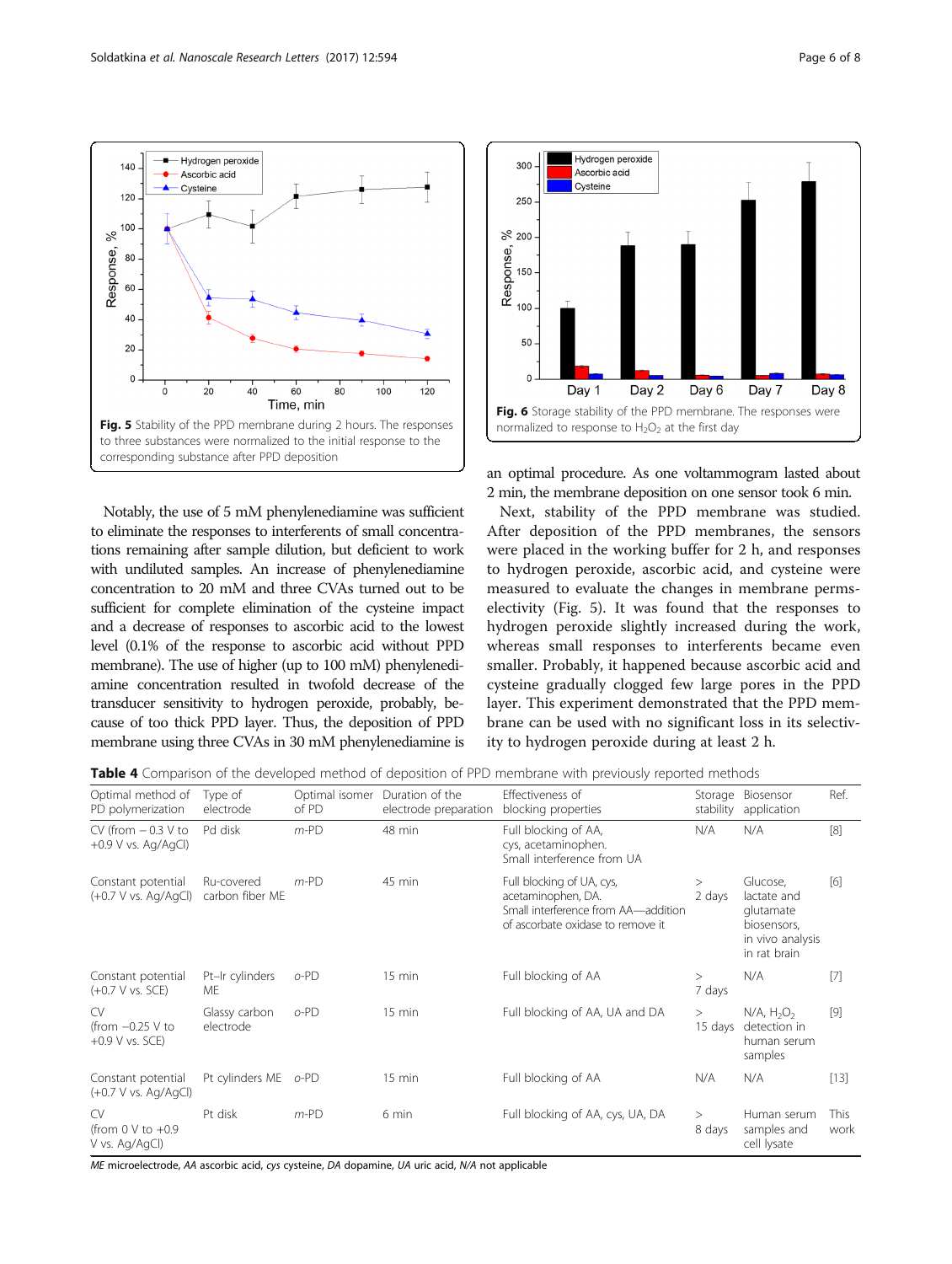<span id="page-6-0"></span>Storage stability of the PPD membrane was investigated. The sensors with deposited PPD membranes were stored dry during 8 days at  $-18$  °C; periodically, the sensors were unfrozen and responses to hydrogen peroxide, ascorbic acid, and cysteine were measured (Fig. [6\)](#page-5-0). Over this period, the sensitivity of sensors to hydrogen peroxide increased by 2.5 times; the sensitivity to ascorbic acid and cysteine did not change. This effect can be explained by slow swelling of the PPD membrane that led to an improvement of hydrogen peroxide diffusion through the PPD layer.

Finally, the PPD membrane effectiveness was validated at analysis of real biological samples. The transducers with no membranes demonstrated weak signals after addition of blood serum to the working cell due to the presence of electroactive compounds. However, after deposition of the membrane, no responses were obtained. Similar results were obtained with the lysate of neurons. These experiments demonstrate that the developed method of PPD deposition on platinum disk electrodes is effective and the modified transducers can be used for work with complex biological samples.

It is useful to compare the method for PPD deposition developed in this work with the methods reported earlier (Table [4\)](#page-5-0).

As seen, the presented method is the quickest one and blocking properties of the obtained membrane are better or at least not worse than those of other PPD membranes.

### Conclusions

We investigated the conditions of deposition of a semipermeable polyphenylenediamine-based membrane aimed at decreasing an impact of interfering substances on the biosensor operation. It was shown that phenylenediamine electropolymerization by cyclic voltammetry was easier and provided better properties of the membrane if compared to electropolymerization at constant potential. The dependence of PPD membrane effectiveness on the number of cyclic voltammograms and phenylenediamine concentration was investigated. It was shown that the impact of interfering substances on the sensor operation can be completely eliminated by using three cyclic voltammograms in 30 mM phenylenediamine. On the other hand, when working with diluted samples, i.e., lower concentrations of electroactive substances, it is reasonable to decrease the phenylenediamine concentration to 5 mM, which would result in higher transducer sensitivity to hydrogen peroxide due to a thinner PPD layer. The PPD membrane can be used with no significant loss in its selectivity to hydrogen peroxide during at least 2 h of continuous operation and can be stored at least 8 days. It was shown that the transducer with the PPD membrane is not sensitive to the electroactive substances present in biological samples and can be used for the biosensor creation.

#### Acknowledgements

This study was supported by the National Academy of Sciences of Ukraine in the frame of Scientific and Technical Government Program "Sensor systems for medico-ecological and industrial-technological requirement: metrological support and experimental operation".

#### Authors' Contributions

OVS performed all experiments. ISK helped OVS with experiments and wrote the manuscript. VMP and OOS planned and supervised the experiments. SAA performed experiments with UV-vis spectroscopy. SVD is the supervisor of the whole work, the results of which are presented in this article. All the authors have read and approved the final manuscript.

#### Competing Interests

The authors declare that they have no competing interests.

#### Publisher's Note

Springer Nature remains neutral with regard to jurisdictional claims in published maps and institutional affiliations.

### Received: 29 December 2016 Accepted: 25 October 2017 Published online: 14 November 2017

#### References

- Turner APF (2013) Biosensors: sense and sensibility. Chem Soc Rev 42:3184-3196
- 2. Thévenot DR, Toth K, Durst RA, Wilson GS (2001) Electrochemical biosensors: recommended definitions and classification. Biosens Bioelectron 16:121–131
- 3. Grieshaber D, MacKenzie R, Vörös J, Reimhult E (2008) Electrochemical biosensors—sensor principles and architectures. Sensors 8:1400–1458
- 4. Cosnier S, Holzinger M (2011) Electrosynthesized polymers for biosensing. Chem Soc Rev 40:2146–2156
- 5. Stejskal J. Polymers of phenylenediamines. Prog Polym Sci 2015;41;1-31
- 6. Schuvailo OM, Soldatkin OO, Lefebvre A, Cespuglio R, Soldatkin AP (2006) Highly selective microbiosensors for in vivo measurement of glucose, lactate and glutamate. Anal Chim Acta 573–574:110–116
- 7. Killoran SJ, O'Neill RD (2008) Characterization of permselective coatings electrosynthesized on Pt–Ir from the three phenylenediamine isomers for biosensor applications. Electrochim Acta 53:7303–7312
- 8. Dai YQ, Zhou DM, Shiu KK (2006) Permeability and permselectivity of polyphenylenediamine films synthesized at a palladium disk electrode. Electrochim Acta 52:297–303
- 9. Shamsipur M, Karimi Z, Amouzadeh TM (2015) A highly sensitive hydrogen peroxide sensor based on (Ag-Au NPs)/poly[o-phenylenediamine] modified glassy carbon electrode. Mater Sci Eng C 56:426–431
- 10. Riaz U, Ashraf SM, Aleem S, Budhiraja V, Jadoun S (2016) Microwave-assisted green synthesis of some nanoconjugated copolymers: characterisation and fluorescence quenching studies with bovine serum albumin. New J Chem 40:4643–4653
- 11. Soldatkin OO, Schuvailo OM, Marinesco S, Cespuglio R, Soldatkin AP (2009) Microbiosensor based on glucose oxidase and hexokinase co-immobilised on platinum microelectrode for selective ATP detection. Talanta 78:1023–1028
- 12. Jang D-H, Yoo Y-S, Oh SM (1995) Electropolymerization mechanism for poly(o-phenylenediamine) (PPD) and its electrocatalytic behavior for O<sub>2</sub> reduction. Bull Kor Chem Soc 16:392–397
- 13. Craig JD, O'Neill RD (2003) Comparison of simple aromatic amines for electrosynthesis of permselective polymers in biosensor fabrication. Analyst 128:905–911
- 14. Hosny NM, Samir G, Zoromba MS, Alghool S (2017) Doped poly(mphenylenediamine) (PmPDA): a new precursor for  $Cr_2O_3$  nanoparticles. Polym Sci, Ser B 59:91–96
- 15. del Valle MA, Díaz FR, Bodini ME, Alfonso G, Soto GM, Borrego ED (2005) Electrosynthesis and characterization of o-phenylenediamine oligomers. Polym Int 54:526–532
- 16. Mayo Medical Laboratories (USA) official web-site. [http://www.](http://www.mayomedicallaboratories.com/test-catalog/Clinical+and+Interpretive/42362) [mayomedicallaboratories.com/test-catalog/Clinical+and+Interpretive/42362](http://www.mayomedicallaboratories.com/test-catalog/Clinical+and+Interpretive/42362) . Accessed 31 October 2017
- 17. Patriarca M, Menditto A, Morisi G (1991) Determination of ascorbic acid in blood plasma or serum and in seminal plasma using a simplified sample preparation and high-performance liquid chromatography coupled with Uv detection. J of Liquid Chromat 14:297–312